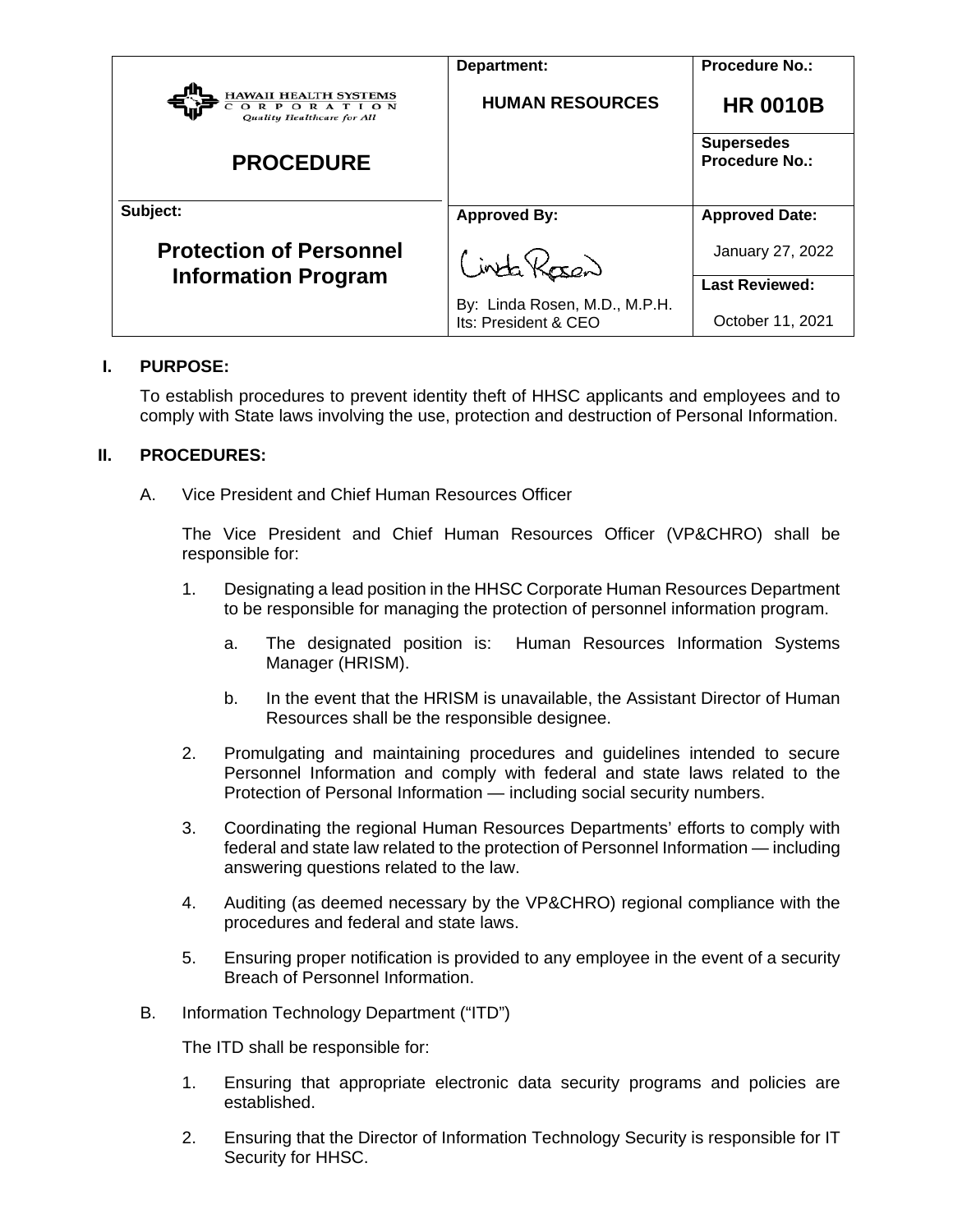- 3. Ensuring that all requests to ITD for Personnel Information on electronic media or printed hard copy are authorized in writing by the VP&CHRO.
- 4. Ensuring that any Security Breach is reported and investigated by the Director of IT Security. Security Breaches and Personnel Information breaches shall be reported to the VP&CHRO and the HRISM.
- C. Each Regional Chief Human Resources Officers ("RCHRO")

The RCHRO shall be responsible for:

- 1. Coordinating the protection of use, protection, and destruction of Personnel Information collected and maintained for the region.
- 2. Authorizing and maintaining a list of employees who are authorized to handle and view Personnel Information in the region.
- 3. Ensuring that the procedures to secure Personnel Information and to comply with federal and state laws are followed, which shall include monitoring compliance with the procedures on the protection and proper disposal of the materials that contain personnel information.
- 4. Ensuring that HHSC Corporate Office and other identified departments and agencies are promptly notified of a Security Breach and notifying the Director of IT Security for Security Breaches involving IT related issues.
- 5. Cooperating with the Corporate HR Office in its efforts to ensure compliance with federal and state law related to Personnel Information—including cooperating with any audits conducted by HHSC Corporate Office.
- D. Employees Who are Authorized to Handle and View Personnel Information

Employees who are authorized to handle or view Personnel Information are responsible for:

- 1. Treating all Personnel Information the employee handles or becomes aware of as confidential (unless the information is expressly covered by federal or state laws deeming the information to be public information). An employee may become aware of information through various means, including, but not limited to, by hearing conversations in the workplace, seeing information on other workers' computer screens, etc. Whether an employee becomes aware of such Personnel Information through the course of his/her work, or by some other means, the requirements regarding confidential treatment of the information shall apply.
- 2. Disclosing personnel information only when authorized to do so by the VP&CHRO or RCHRO and only to those individuals who are authorized to receive the information. Unauthorized written and oral communication of Personnel Information and Personal Information is strictly prohibited.
	- a. Authorized disclosure may be obtained via a written and signed request from an employee to disclose his/her records. Such requests should be reviewed by the RCHRO and may be reviewed by the Vice President and General Counsel (VP&GC) or his/her designee and the disclosure should only be for the records as expressly authorized.
	- b. Authorized disclosure may also be by normal processing procedures. In the event that the forms contain Personal Information, no other specific authorization shall be required. Each HR Department shall ensure that all confidential transmittals protect the confidentiality of the information, e.g.,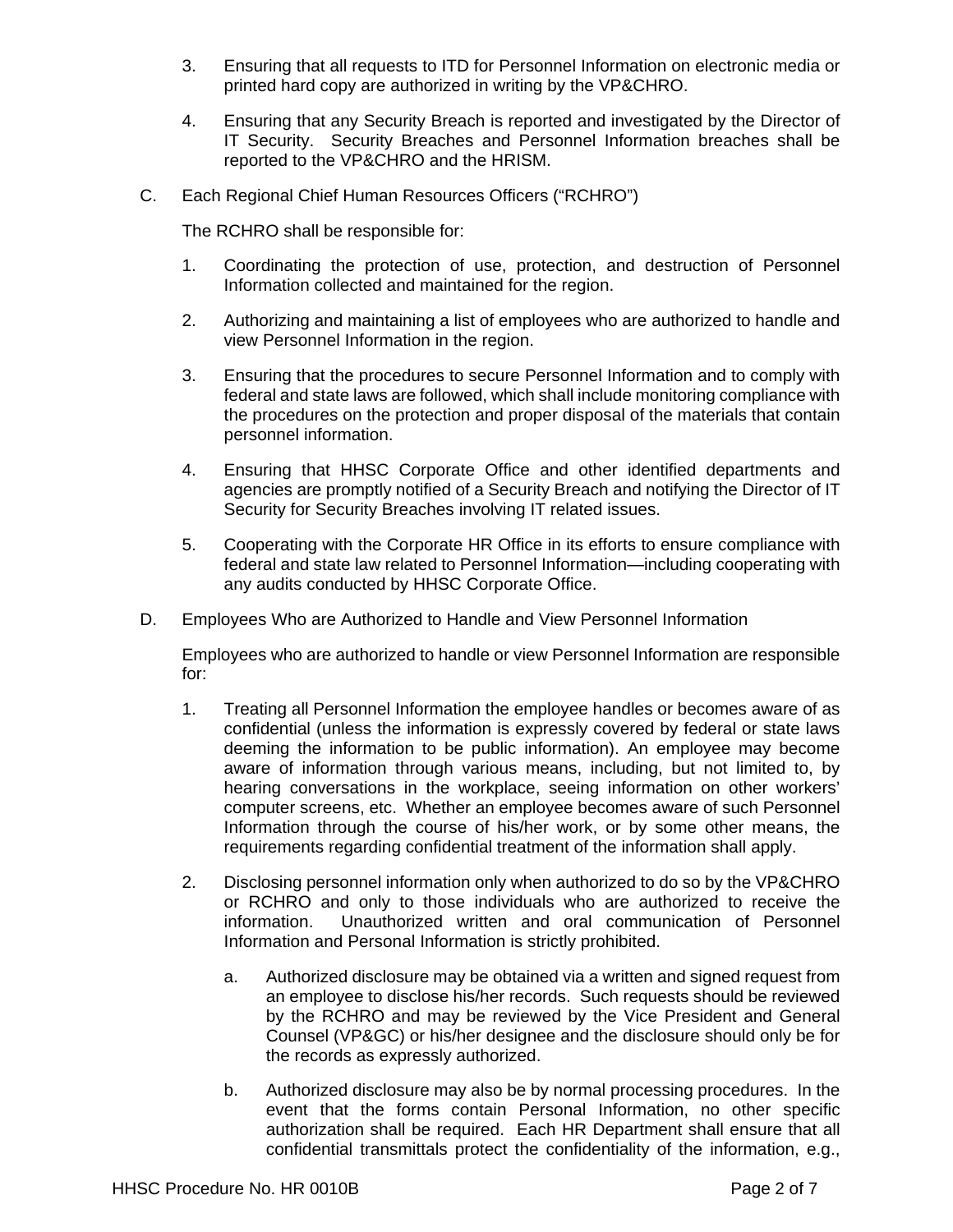hand carrying the documents or placing the documents in a sealed envelope marked "confidential." Transmittals shall include but not be limited to procedures such as processing Employee Transactions Report (ETR), Employee-Union Trust Fund (EUTF), and payroll electronic files.

- c. Authorized disclosures may be made where a collective bargaining agreement requires the disclosure of the Confidential Information. The VP&CHRO or the RCHRO shall be consulted prior to the disclosure.
- d. Authorized disclosures may be necessary to respond to a subpoena or court order for Personnel Information. The responsible VP&CHRO or RCHRO shall be consulted before such a disclosure is made. The VP&CHRO and the RCHRO may also consult with Legal Counsel prior to authorizing disclosure.
- 3. All employees who are authorized to handle and those who work with, Personnel Information shall be on alert for possible Information Breach. If an Information Breach or Security Breach are detected, the individual shall immediately notify the VP&CHRO or the responsible RCHRO to ensure that necessary and required actions are taken to secure the Confidential Information and to ensure that the breach is handled in accordance with required procedures and applicable federal and state law. After notifying the VP&CHRO or the responsible RCHRO, the employee shall treat information related to the Information Breach or Security Breach (or both) as confidential. Disclosure of the breach prior to the completion of required investigations could result in the additional loss of information or may impede the investigation of the breach.

Appropriate action, which may include disciplinary action, may be taken if an employee fails to properly protect Confidential Information or to otherwise comply with the policy and this procedure. Disciplinary action shall be in accordance with the respective collective bargaining agreements and the HHSC Human Resources and Civil Service System Rules, as applicable.

## C. PROTECTION OF CONFIDENTIAL INFORMATION — GUIDELINES

It is recognized that one of the best ways to protect Confidential Information is to NOT collect and/or provide the information unless it is required by law or otherwise deemed necessary. Accordingly, the VP&CHRO and the respective RCHRO shall periodically review those personnel practices that require the collection of Personal Information and shall determine whether the collection of such information necessary and if not ensure that the practice is stopped.

- 1. Protection of Paper Records
	- a. All HR offices shall have locked storage cabinets of some type to secure personnel files and records that need to be available to authorized employees.
	- b. Personnel folders for employees who have separated from service shall be delivered to the State Records Center, to which access is restricted, by the VP&CHRO and the respective RCHROs.
	- c. Personnel records that contain Confidential Information and that are not being actively worked on shall be stored in locked file cabinets or desks. This includes, but is not limited to:
		- 1) Personnel related forms that contain social security numbers, such as personnel action forms (Lawson ETR forms), ERS forms, and EUTF forms; and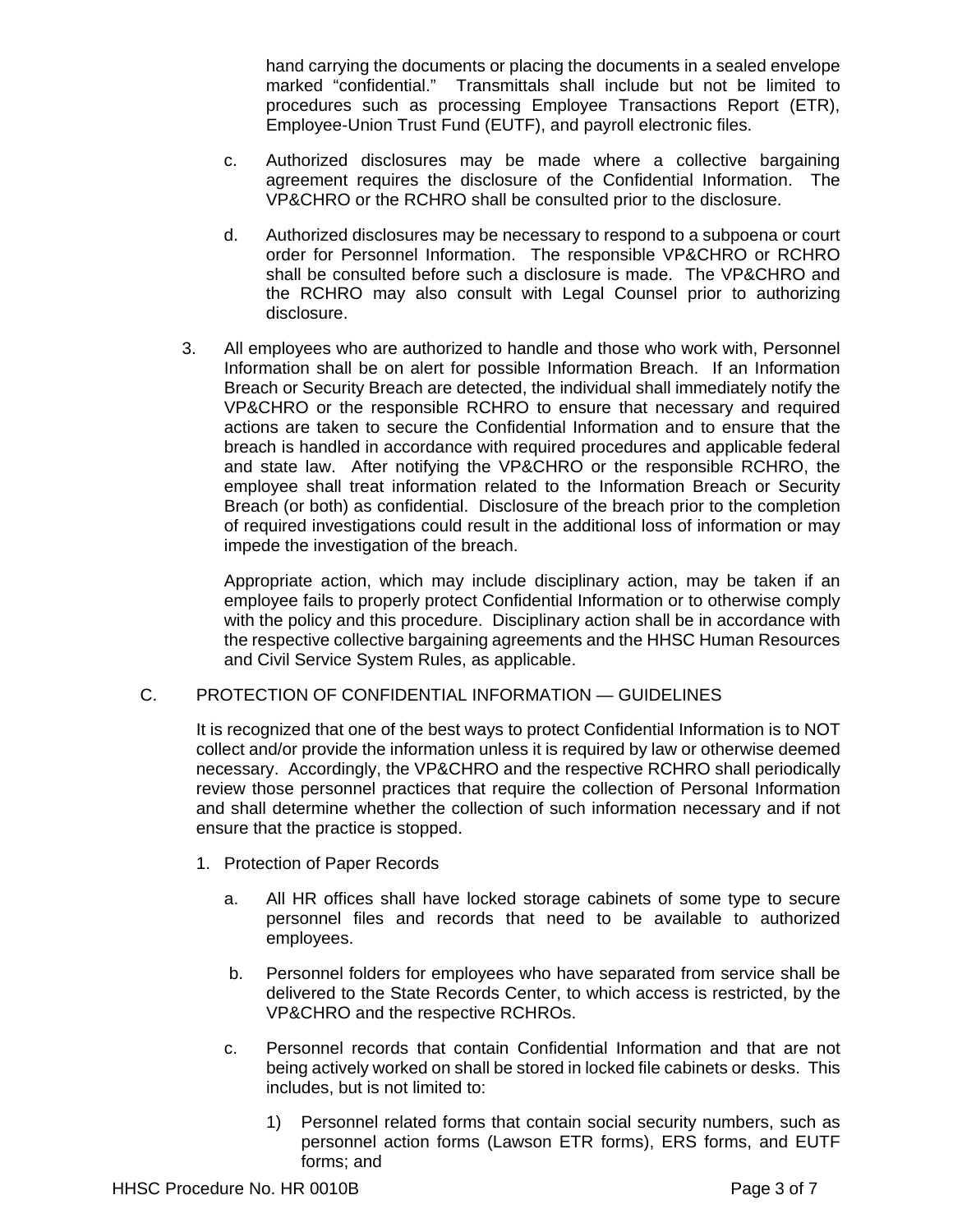- 2) Individual personnel records that do not contain Personal Information, may still contain Confidential Information and other sensitive information, e.g., home addresses, which shall be protected from disclosure in the same manner.
- d. Employees actively working on a personnel file shall be responsible for protecting such documents. If the individual leaves his/her desk,
	- 1) The record shall be secured by locking it in their desk or filing cabinet in an area with limited access, or locking the record in their secured office.
	- 2) Individuals who work in offices with restricted access where all employees in the office handle confidential personnel information may secure the record by covering the record or turning it over.
- 2. Protection of Electronic Records

Personnel records in electronic form shall be afforded the same or higher level protection as paper records.

- a. Adherence to the policies and procedures established by HHSC's ITD for data security, computer system back up, and the use of internet and email is required by all individuals who handle personnel information.
- b. Employees shall secure the computers on which they view Confidential Information in accordance with all applicable IT policies and procedures. This includes, but is not limited to, password protection to log on to the computer and setting the screen saver to come on after a short period of inactivity.
	- 1) Employees shall take special precautions with laptop computers and shall NOT store Personnel Information on personal computers that contain their own personal information.
	- 2) Employees shall not leave laptop computers containing Personnel Information unattended.
- c. Employees shall not place or store Confidential Information on removable devices and media such as flash drives, CDs, DVDs, tapes, or diskettes unless authorized according to HHSC's standard processing procedures. All such Confidential information shall be encrypted (NOT just password protected).
	- 1) Without prior approval from the VP&CHRO or responsible RCHRO, employees shall not place large amounts of Confidential Information onto these devices.
	- 2) The VP&CHRO or responsible RCHRO may approve an exception if the information is required for the employee's job and a removable device is necessary. The employee, having custody of such data, shall secure the removable device and the data in accordance with the applicable IT policies and procedures.
- d. Employees shall not store Personnel Information in electronic folders on file servers that are accessible to unauthorized employees.
- e. Employees shall take precautions to secure Personnel Information when faxing or emailing documents. Unless absolutely necessary, Personal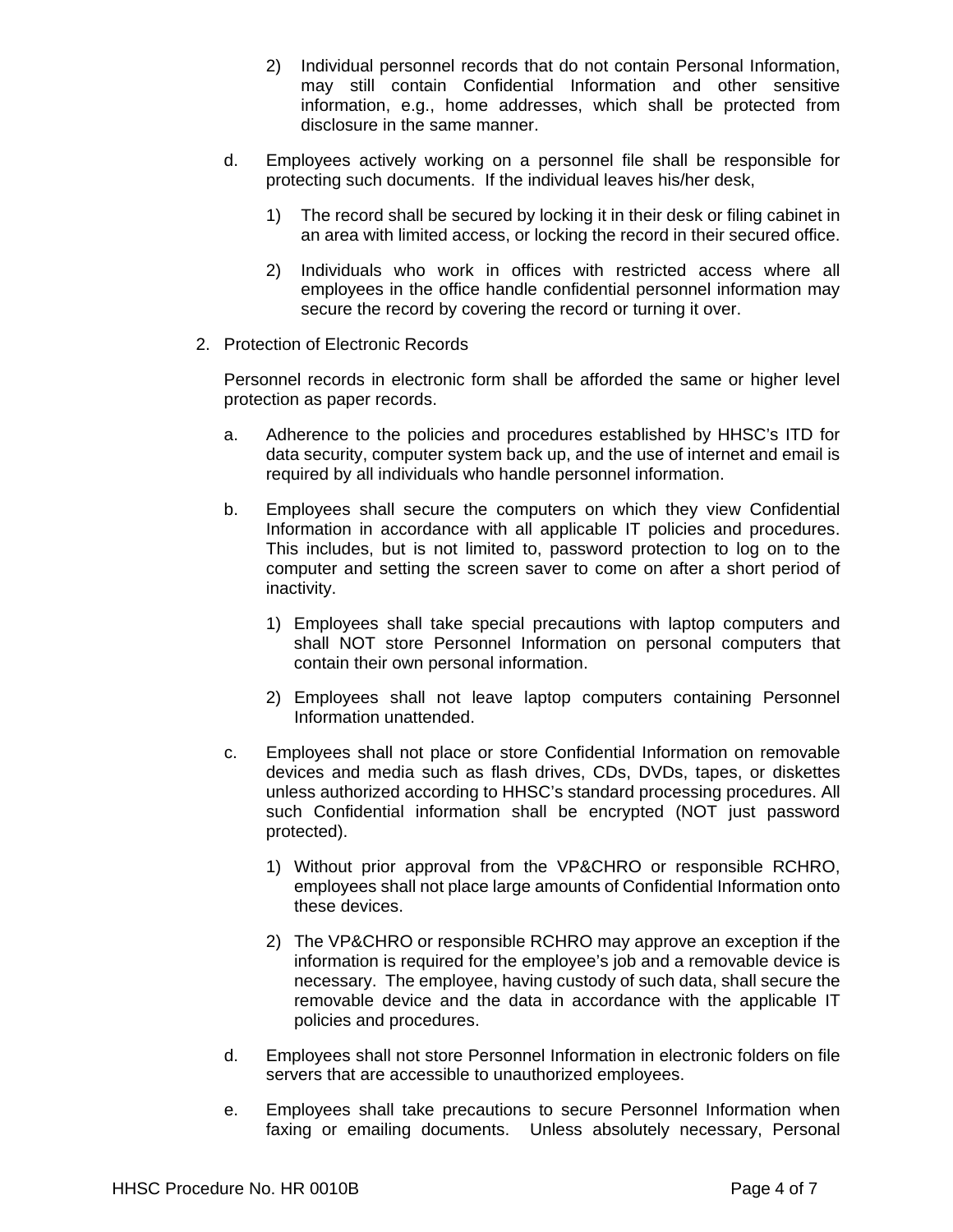Information shall not be sent by fax or email, and then only if the document is sent to a secured location accessible by authorized personnel only.

- 3. Special Precautions for Social Security Numbers
	- a. Chapter 487J, Hawaii Revised Statutes (HRS) provides special protection for social security numbers. While state law provides a specific exclusion for the collection, use or release of a social security number in the course of administering a claim, benefit or procedure relating to an individual's employment, HHSC deems the social security number as highly Confidential Information that shall be afforded proper protection. In the event that certain use and disclosure of social security numbers falls outside of the strict employment context, the RCHROs shall review and comply with state and federal law when social security numbers are collected, used or disclosed.
	- b. The following are recommended practices related to the use of social security numbers.
		- 1) Social security numbers should not be used unless there is a business requirement for their use. If the social security number is required, care must be taken to ensure that the information is protected. For example, when transmitting Employees' Retirement System forms containing social security numbers it is recommended that a cover sheet also be sent listing all the forms being transmitted and requesting confirmation of receipt. When transmitting electronic files containing social security numbers, the file must be encrypted unless an exception has been made in writing by the VP&CHRO. If an exception has been made, the file must, at a minimum, be password protected.
		- 2) If a social security number must be used, whenever possible, only the last four digits should be used.
		- 3) Social security numbers are not to be printed or imbedded on any employee identification card or any other card required for access.
		- 4) Employees will not be required to transmit their entire social security number over the internet or required to use their entire social security number for access to an internet website (unless the requirements set by law for exception to these standards are met).
		- 5) Entire Social Security numbers should generally not be printed on materials mailed to the individual. However, if the information must be printed (and the law permits the printing of the entire social security number) the authorized personnel must take appropriate precautions when mailing the materials containing the social security numbers. For example, the social security number must not be visible—the document must be in a sealed envelope and the social security number cannot be visible on the envelope or without the envelope having been opened.

## D. NOTIFICATION OF BREACH

Pursuant to Chapter 487N, HRS, HHSC is required to notify affected individuals when it is discovered or it is notified of a Security Breach or Information Breach or both. The VP&CHRO and each RCHRO shall be responsible for ensuring compliance with the notification requirements set forth in Chapter 487N. Additionally, depending on the specific facts, the VP&CHRO may also require notification to affected individuals of Information Breaches that involve Personnel Information that does not contain Personal Information (such as breaches involving an employee's name, address and birthdate).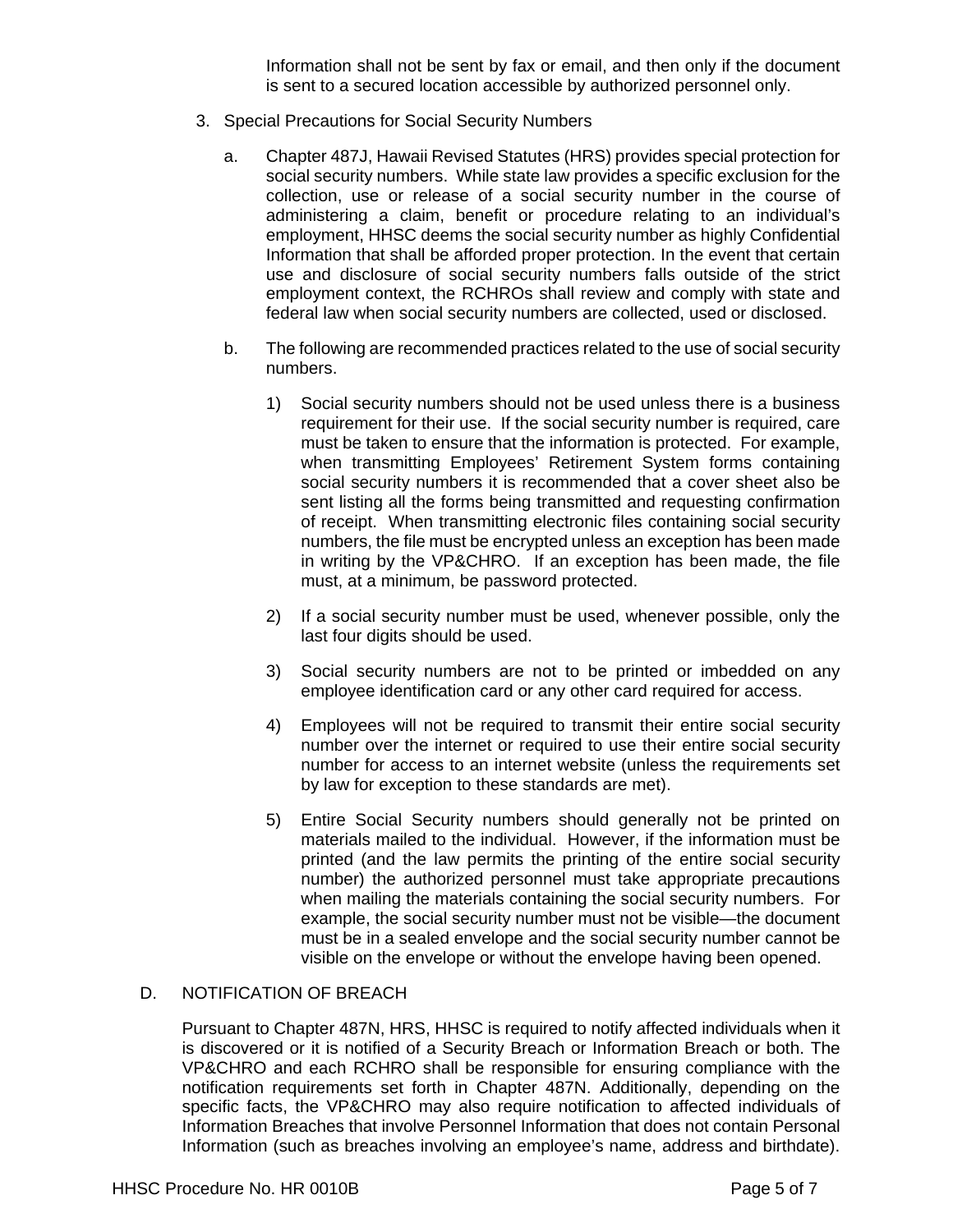VP&CHRO or the responsible RCHRO shall provide the applicable notification letters or forms, attached hereto as Attachments 2 through 7.

### E. DISPOSAL OF INFORMATION

Personnel Information shall also be protected when the record retention schedule requires destruction of paper or non-paper (such as electronic) document or files or media.

1. Paper Documents

All paper documents containing Personnel Information or Personal Information shall be destroyed in such a manner that the information contained in the document(s) cannot practicably be read or reconstructed. The following methods of destruction, in addition to State of Hawaii, Department of Accounting and General Services' (DAGS) - General Records Schedule and disposal procedures, are considered acceptable:

- a. Burning. A representative of the facility controlling the records shall witnesses the documents being burned.
- b. Pulverizing. A representative of the facility controlling the records shall witness the pulverizing of the documents.
- c. Shredding. If not personally shredding the documents, a representative of the facility controlling the records shall serve as the witness.
- 2. Electronic Documents

All electronic documents, files or media (including hard drives, laptops, CDs, and other removable devices) containing Personnel Information or Personal Information shall be destroyed or erased in such a manner that the information cannot practicably be read or reconstructed. Refer to HHSC Policy ITD 0023A, Disposal/Reuse of Electronic Storage Media for acceptable methods of destruction.

3. Hiring a Contractor to Destroy the Records

The law permits government agencies to fulfill their disposal obligations by contracting with a company that is engaged in the business of record destruction. Facilities electing to use such a company shall ensure that all requirements of the law are met including the transfer of such records to the contractor.

## F. TRAINING AND CERTIFICATION OF RECEIPT OF MATERIALS

- 1. Corporate HR and/or the Regional HR offices shall offer training to employees who are authorized to handle Confidential Information. This training shall be conducted during new hire orientation and any additional training as deemed necessary.
- 2. Corporate HR and/or the Regional HR office shall offer refresher training, as deemed necessary, for employees who are authorized to handle Confidential Information.
- 3. Whether or not an employee who is authorized to handle Confidential Information has completed the training, the employee shall be provided with a copy of this policy.
- 4. Employees who have read and/or received a copy of this policy shall acknowledge that they have read the policy and understand the confidentiality requirements contained herein by signing the Certificate of Understanding form, attached hereto as Attachment 1.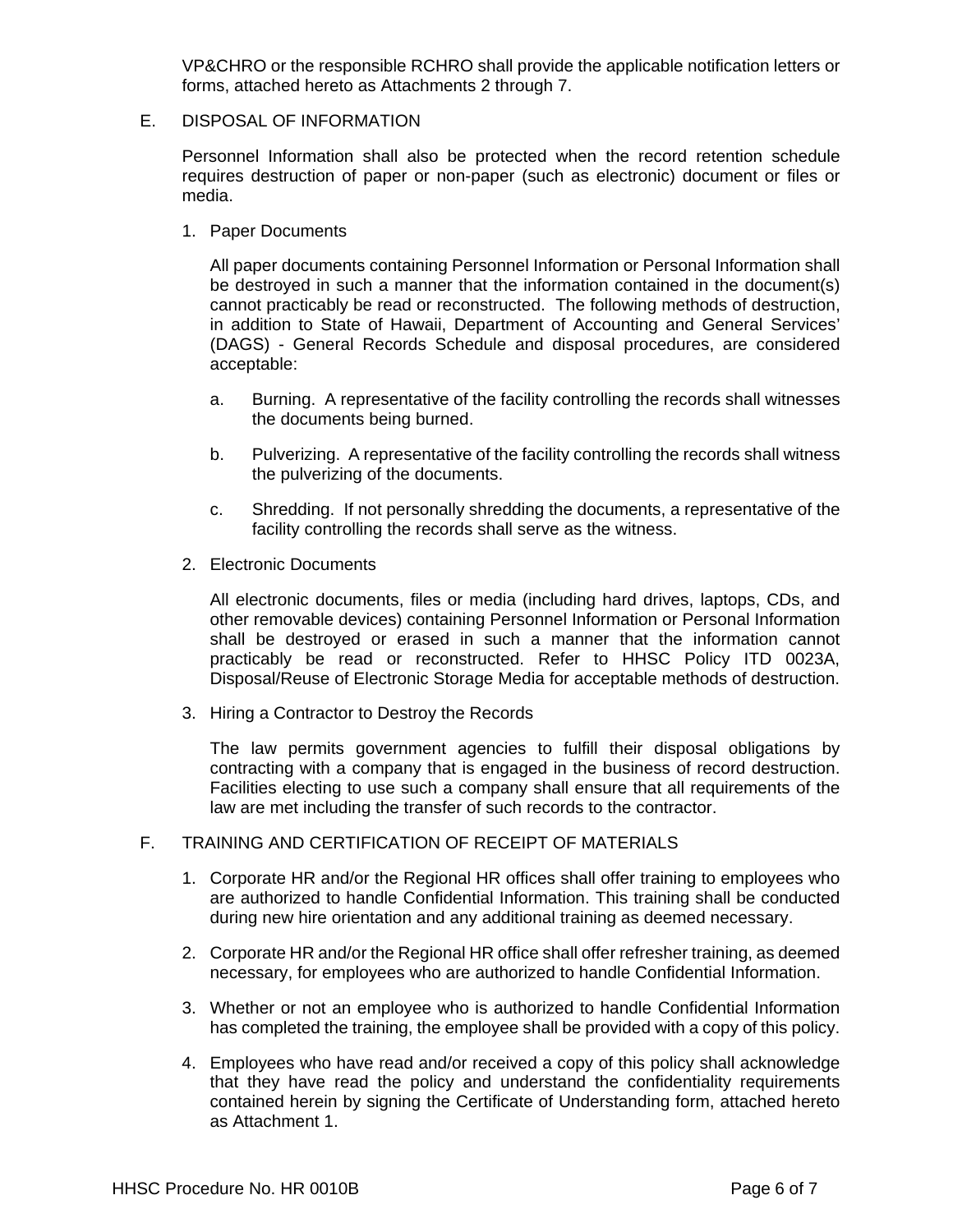# **III. ATTACHMENT(S):**

Attachment 1: Certificate of Understanding

Attachment 2: Law Enforcement Request to Delay Notification

- Attachment 3: Law Enforcement Request to Delay Notification Agency Documentation of Request
- Attachment 4: Notification to Affected Individuals Breaches Involving Personal Information
- Attachment 5: Report to the Legislature Sample Transmittal Letter
- Attachment 6: Report to the Office of Consumer Protection (Breaches Involving Personal Information of 1,000 or more individuals only)
- Attachment 7: Report to the Credit Bureaus (Breaches involving Personal Information 1,000 or more individuals only)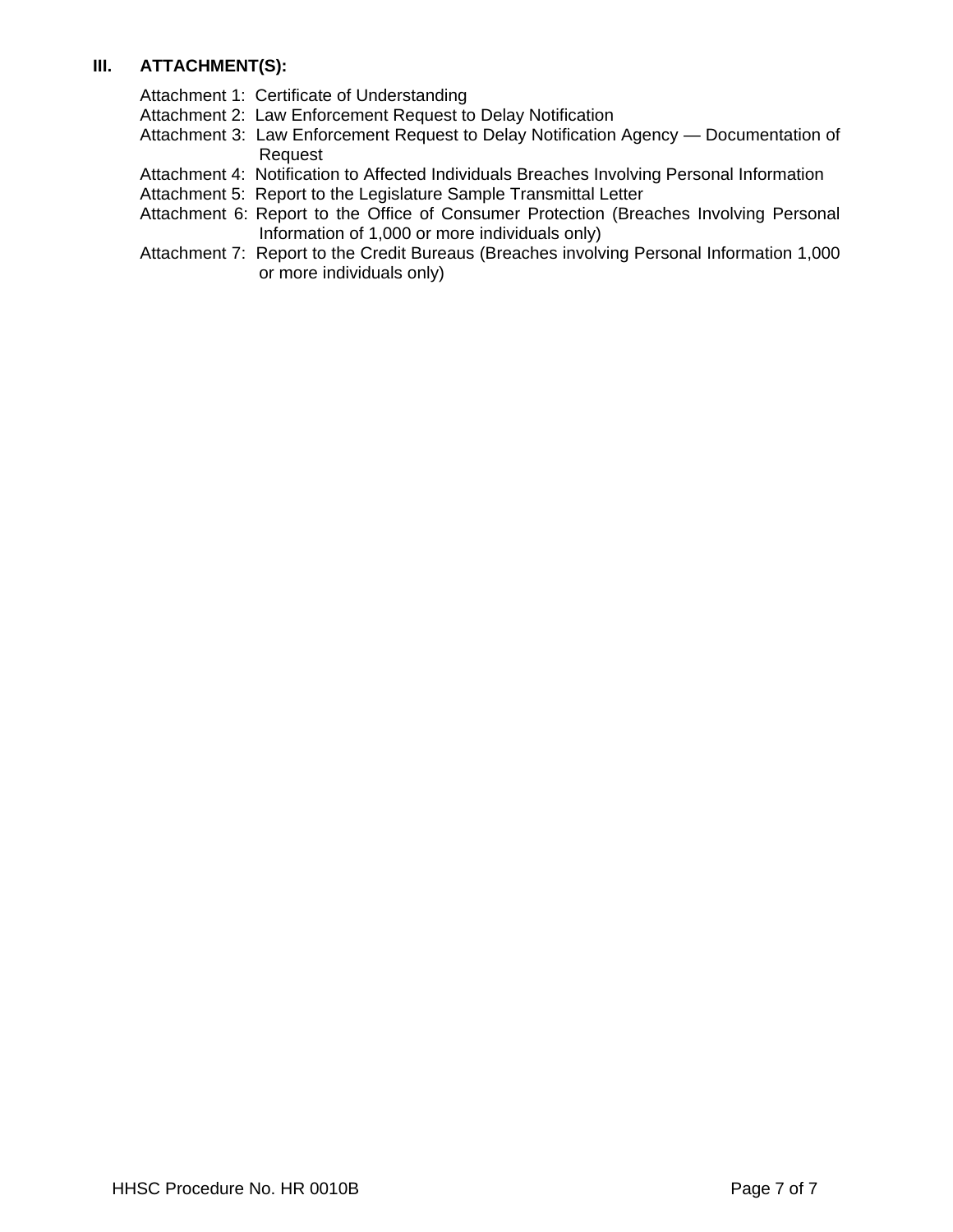Facility: \*\*\*\* The contract of the contract of the contract of the contract of the contract of the contract of the contract of the contract of the contract of the contract of the contract of the contract of the contract of

Department:

Authorization to Handle Personnel Information Protection of Personnel Information Certificate of Understanding (the "Certificate")

I acknowledge that I have been provided an electronic, hard copy or have read completely the Protection of Personnel Information Program (the "Program") policy and procedure and related documents. I can request a hard copy of the document be given to me prior to my signing this Certificate. I understand that the program covers not only the protection of the information, but also the proper methods of disposing of the information and the proper handling of suspected or detected breaches (unauthorized access/disclosure) of personnel information.

I understand that because I am authorized to handle certain personnel related documents. I am responsible for reviewing the materials and strictly complying with the Program. I further understand that I am responsible for protecting any Personnel Information, and in particular Personal Information, that I may become aware of while performing my duties, while otherwise on HHSC premises or in any other manner or from any other source connected with my job. I understand that I may become aware of Personnel Information in a number of ways including, but not limited to, my official handling of the information as part of my job duties, hearing conversations involving such information, or seeing such information on computer screens. I understand that the Program and my responsibilities related to the protection of the information apply no matter how I became aware of the information.

I understand that if I suspect or detect a breach of the Personnel Information I shall immediately contact \_\_\_\_\_\_\_\_\_\_\_\_\_\_\_\_\_\_\_\_\_ (or his/her successor or designee), the Regional Chief Human Resources Officer for Personnel Information protection for my facility. In addition, if I have any questions regarding the Program or my role, I have been advised to contact my Regional Chief Human Resources Officer (or his/her successor or designee).

Signature Date

Printed Name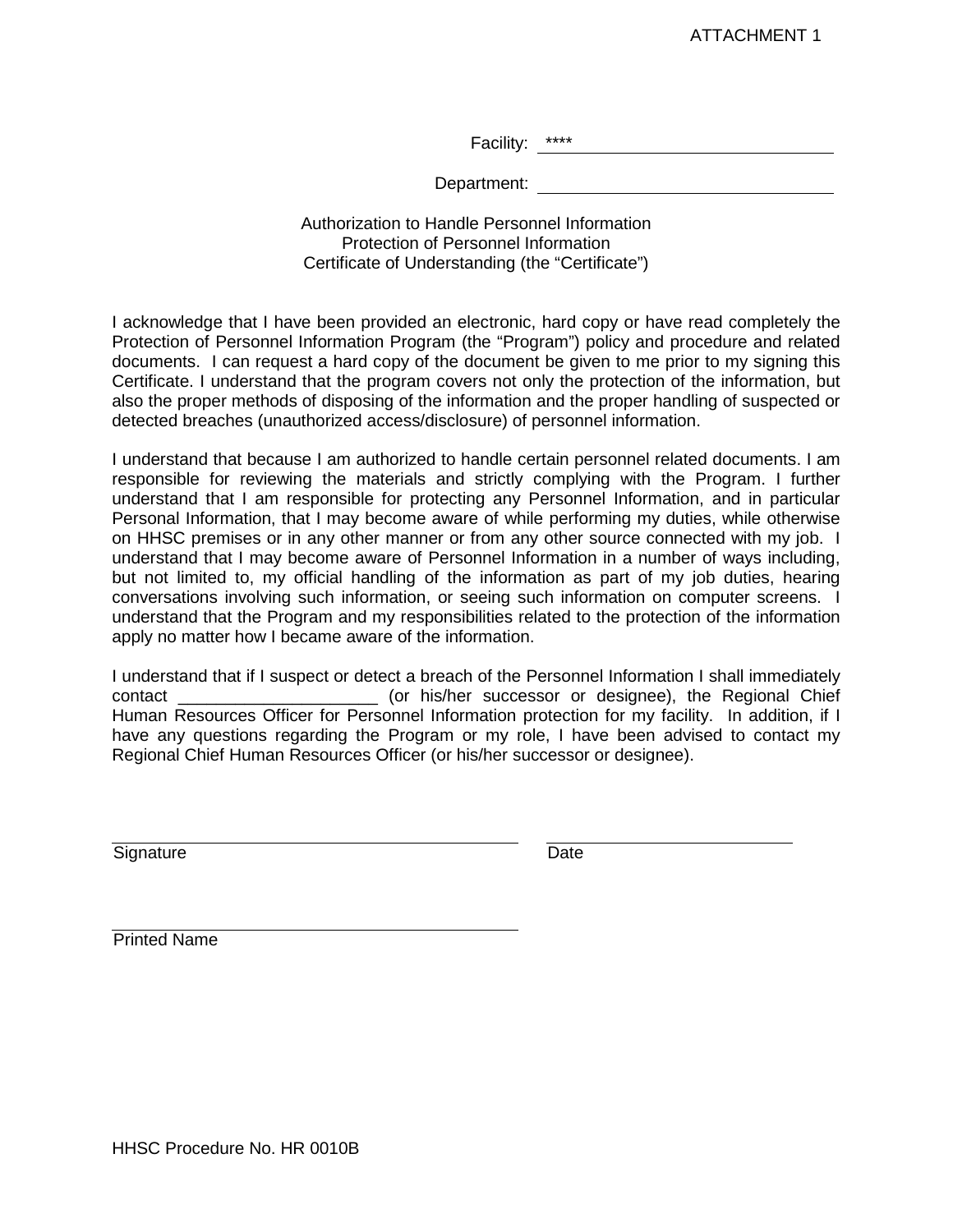#### Protection of Personnel Information Law Enforcement Request to Delay Notification

| Ι,<br>Name (print or type)                                                                                                                      | , a law enforcement officer with                                                                                                                                                                    | Law Enforcement<br>Agency                |
|-------------------------------------------------------------------------------------------------------------------------------------------------|-----------------------------------------------------------------------------------------------------------------------------------------------------------------------------------------------------|------------------------------------------|
| request that                                                                                                                                    | Agency Reporting the<br><b>Breach</b>                                                                                                                                                               | NOT provide notification to the affected |
| individuals of the breach or suspected breach reported on                                                                                       |                                                                                                                                                                                                     | regarding                                |
|                                                                                                                                                 | (Describe the Breach)                                                                                                                                                                               |                                          |
| the criminal investigation or jeopardize national security.                                                                                     | at this time notification may impede a criminal investigation or jeopardize national security. I<br>will notify the agency promptly when notifying the affected individual(s) will no longer impede |                                          |
| Signature:                                                                                                                                      |                                                                                                                                                                                                     | Date: _________________________          |
| Title:                                                                                                                                          |                                                                                                                                                                                                     |                                          |
| Original Date of Delay Request (if different from above):                                                                                       |                                                                                                                                                                                                     |                                          |
|                                                                                                                                                 | For HHSC - Facility Use ONLY                                                                                                                                                                        |                                          |
|                                                                                                                                                 |                                                                                                                                                                                                     |                                          |
| Date advised that the notification to affected individuals will no longer impede the<br>criminal investigation or jeopardize national security: |                                                                                                                                                                                                     |                                          |
| Name of Person Advising the Agency:                                                                                                             |                                                                                                                                                                                                     |                                          |
| Name of Person Receiving the Advisory:                                                                                                          |                                                                                                                                                                                                     |                                          |
| Advisory made in writing:                                                                                                                       | <b>No</b><br>Yes                                                                                                                                                                                    |                                          |

enforcement agency to see if the request to delay should be lifted):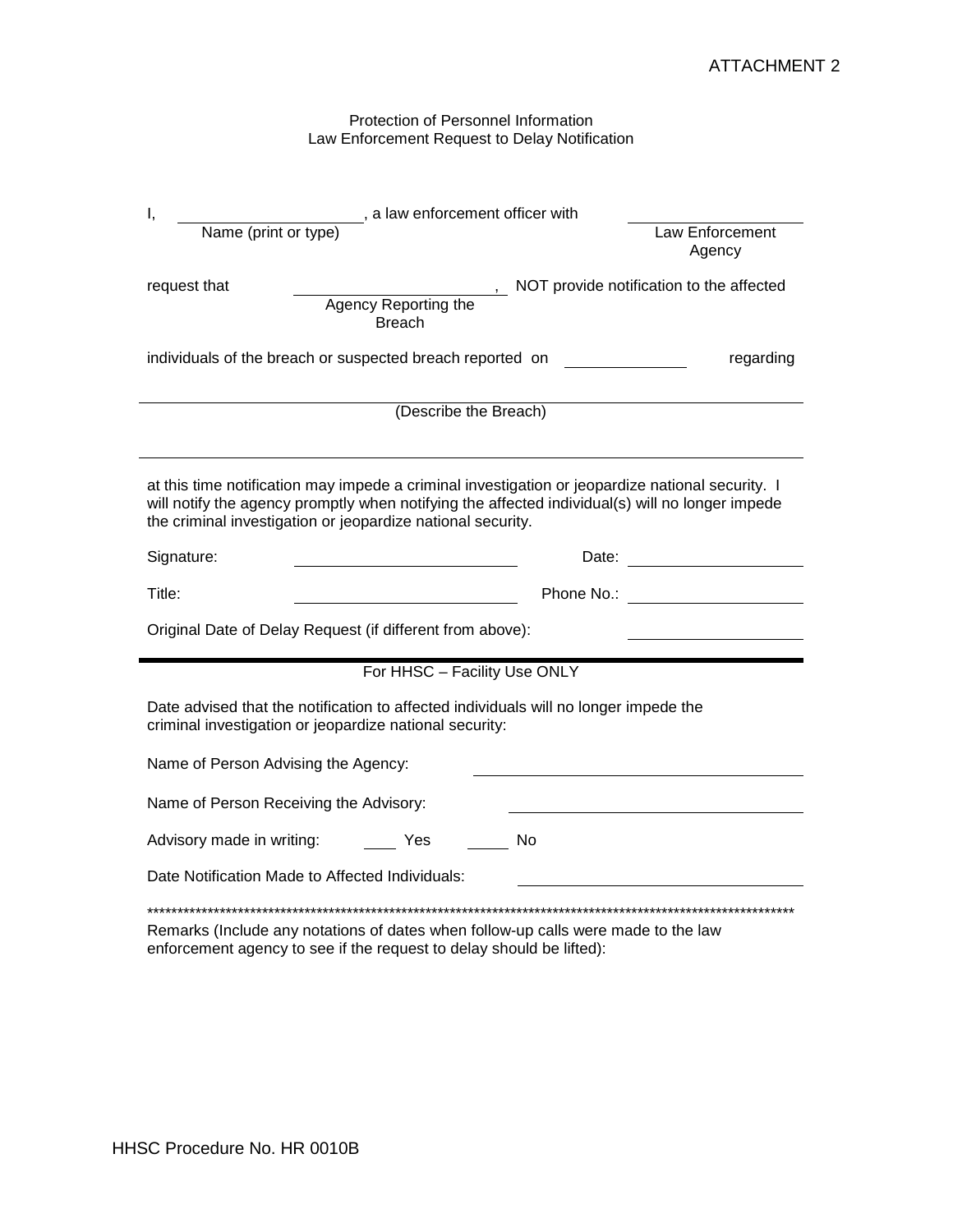### Protection of Personnel Information Law Enforcement Request to Delay Notification Agency—Documentation of Request

Note: This Documentation of Request shall be used to document that a verbal request to delay notification of breach (or suspected breach) until the law enforcement officer completes the written request. (The department shall make every effort to obtain written confirmation of the request.)

The following information shall beat the same time that the request for delay of notification is made by a representative of a law enforcement agency:

| Date:                                                       | Time: |  | A.M.<br>P.M. |
|-------------------------------------------------------------|-------|--|--------------|
| Name of the Law Enforcement Officer Making the<br>Request:  |       |  |              |
| Title of the Law Enforcement Officer Making the<br>Request: |       |  |              |
| Law Enforcement Agency for whom Requestor Works             |       |  |              |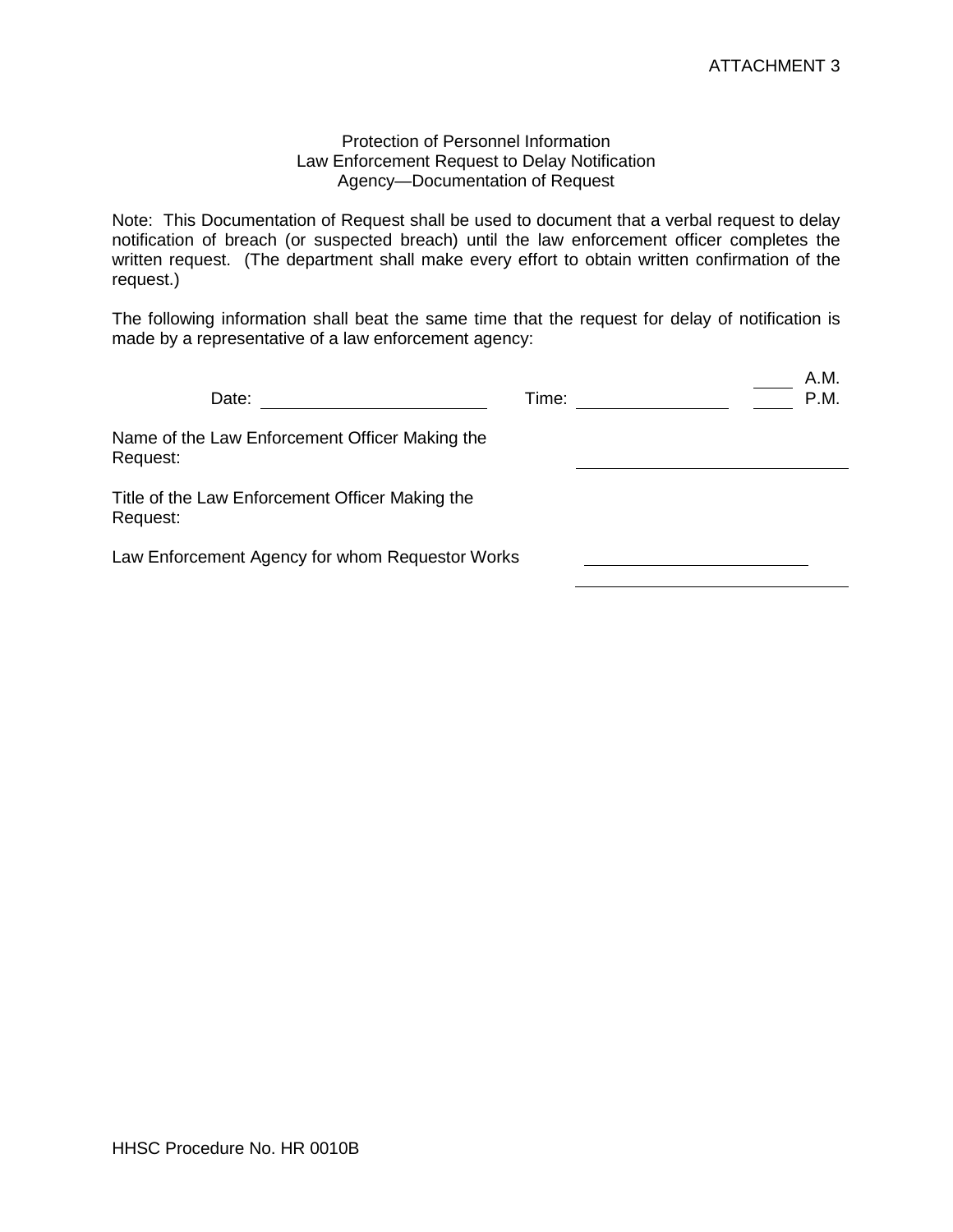#### Protection of Personnel Information Notification to Affected Individuals Breaches Involving **Personal Information**

*Note: The Vice President and Chief Human Resources Officer may require that a similar notice be sent when there is a breach of personnel information that does NOT contain personal information.*

# **SECURITY BREACH—YOU MAY BE AT RISK FOR IDENTITY THEFT**

*Name Address City/State/Zip*

Dear  $\qquad \qquad :$ 

This is to notify you of an incident involving your personal information--**You should take action NOW to protect yourself from identity theft.**

\_\_\_\_\_\_\_\_\_\_\_\_\_\_\_\_\_\_\_\_ (*Department*) has (*been notified or discovered*) a security breach involving your personal information. The incident (*describe the incident in general terms*). The information that (*has been or is suspected of being*) (*lost or stolen or acquired or disclosed*) includes the following: (*list the type of information—SSN, etc.*).

**To protect yourself, we recommend that you immediately place a fraud alert on your credit file and that you carefully monitor all your accounts (bank accounts, credit card accounts, etc.).** The fraud alert will let creditors know they have to follow certain procedures (including contacting you) before opening new accounts in your name. The alert may be placed on your file by contacting any one of the three credit reporting agencies at the numbers listed below:

| Equifax        | Experian       | Trans Union    |
|----------------|----------------|----------------|
| 1-800-525-6285 | 1-888-397-3742 | 1-800-680-7289 |

(*If the breach involved more than 1,000 individuals, include the following statement in the notice*  "The credit bureaus above have been alerted that a breach has occurred.")

When talking with the credit reporting agencies, you should state that you have been notified of a security breach involving your personal information. (It may be helpful to have this letter at hand when calling the credit agencies.) If you do not receive a confirmation that a fraud alert has been placed on your account from each of the above agencies, you should contact the agency and request that a confirmation be sent.

We also recommend obtaining a credit report from each of the three agencies above now and periodically (every three months for the first year at least) in the future (since you have placed a fraud alert on your account, the first report should be free; however, there may be a cost for future reports). **For your protection, we recommend that you ask that any report sent to you only list the last four digits of your social security number.** When you receive the reports, you should carefully review them to determine if there is any unusual activity—such as new accounts that you did not open, or inquiries from companies (like credit card companies)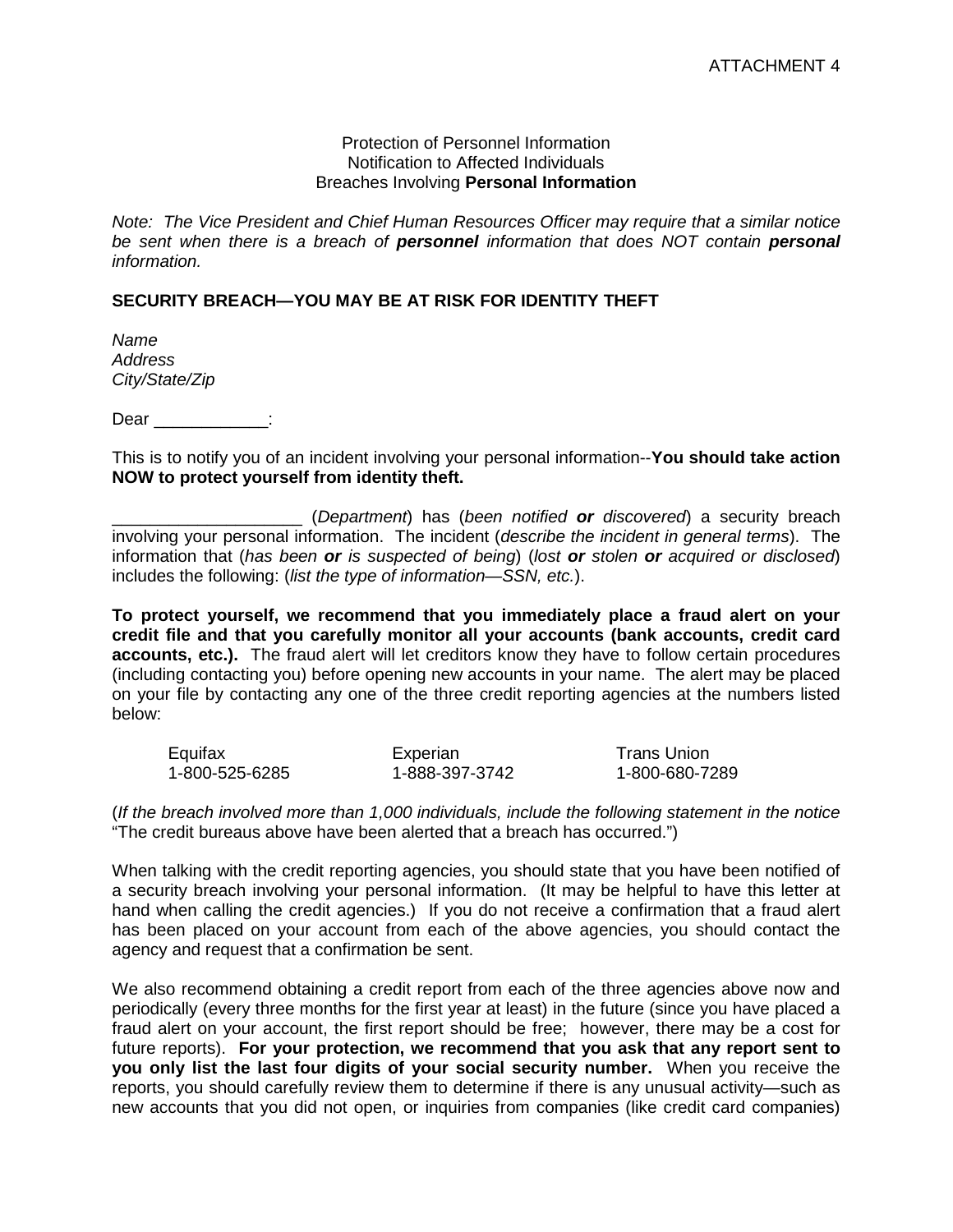whose services (credit cards) you did not apply for. You should also check your personal information to ensure that it is accurate, e.g., your home address, social security number, your employer information, and any other relevant information are correct. If you need to make any corrections, or there is something you do not understand, contact the credit reporting agency immediately (a contact number should be listed on the report). When you obtain a credit report, you may also want to renew the fraud alert on your account.

**If you notice any suspicious activity on your credit report or in any of your accounts, contact the Honolulu Police Department immediately (and if you are located outside of the City and County of Honolulu, your local police department) and file an identity theft report**. Get a copy of the police report(s) as it may be necessary to provide a copy to your creditors to clear your records.

The Federal Trade Commission provides important information on its website on identity theft, how it can be prevented and what to do if you suspect you have been the victim of such a theft. The website address for the FTC site is as follows:

## [http://www.ftc.gov/bcp/edu/microsites/idtheft//](http://www.ftc.gov/bcp/edu/microsites/idtheft/)

*(Facilities must check this site before sending out any notices to ensure that the credit reporting agency phone numbers have not changed. If any changes have been made, the correct numbers must be inserted in this letter.)*

You should check this website for additional information on steps you should take (such as closing any accounts you did not open).

Please know that the Hawaii Health Systems Corporation takes the (*loss or theft or unauthorized access*) of this information very seriously and regrets any problems this incident may cause you. We have taken the following measure to secure the data (*generally describe the measures you have taken—Do NOT describe measures that, if made public, could hamper security*). If there are any further questions our department can assist you with, please contact

 $\overline{\phantom{a}}$  at  $\overline{\phantom{a}}$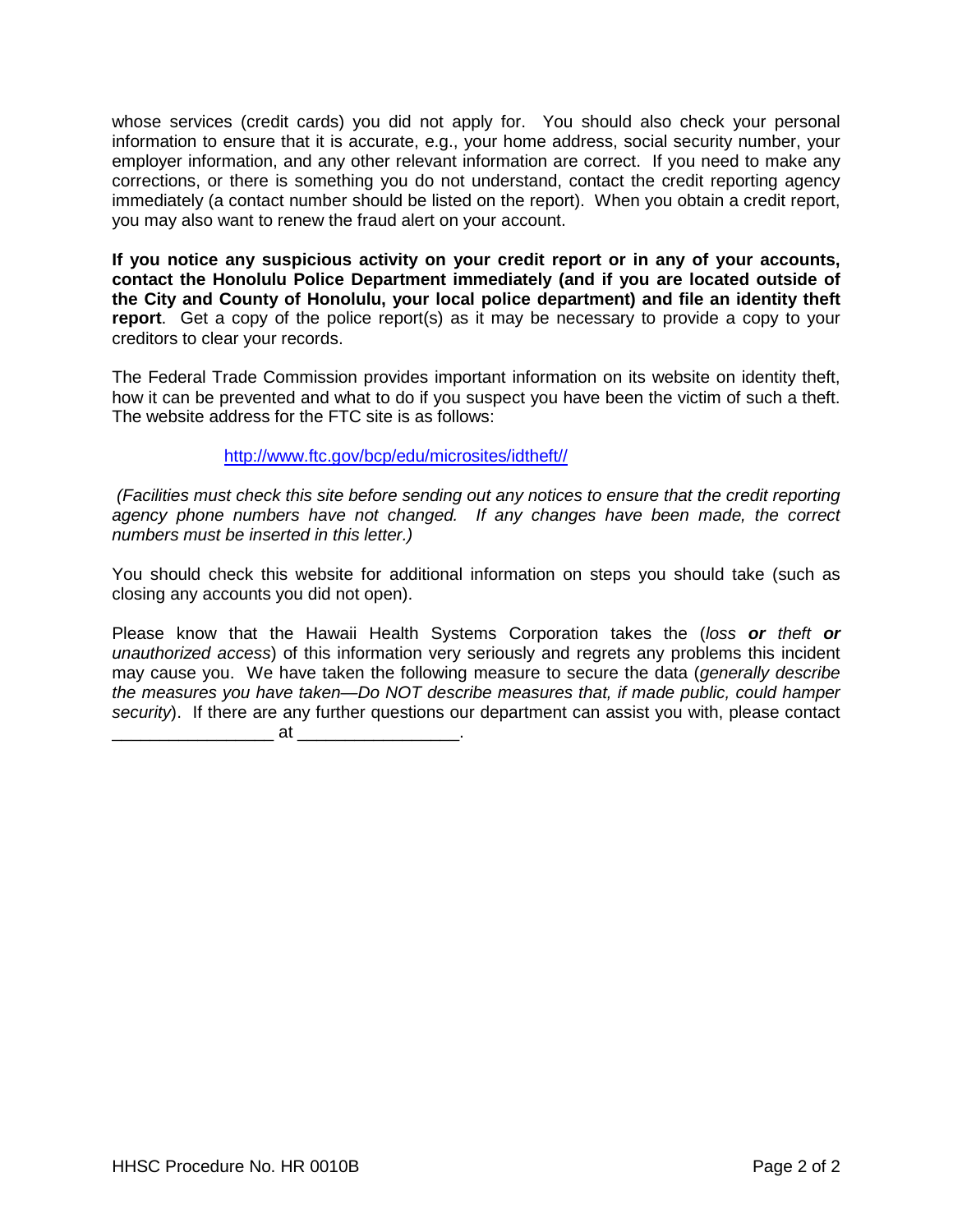#### Protection of Personal Information Report to the Hawaii State Legislature Sample Transmittal Letter

*NOTE: All breaches involving personal information shall be reported to the Hawaii State*  Legislature. (Breaches involving personnel information that do NOT contain personal *information are NOT reported to the Legislature.) A breach must be reported within twenty (20) days after the discovery of the breach, unless a law enforcement agency asks the department to delay notification to the affected individual(s). If there is a request from law enforcement to delay the notice, the report to the legislature must be made within 20 days after the law enforcement*  agency determines that the notice will no longer impede the investigation or jeopardize national *security.*

*The notice must be sent to both the House and Senate*

The Honorable \_\_\_\_\_\_\_\_\_\_\_\_\_\_\_\_\_ and Members of the Senate (or House of Representatives) State Capitol Honolulu, Hawaii 96813

Dear President (or Speaker) \_\_\_\_\_\_\_\_\_\_\_\_\_\_\_\_\_ and Members of the Senate (or House):

In accordance with Section 487N-4, Hawaii Revised Statutes, the HHSC's \_\_\_\_\_\_\_\_\_\_\_\_\_\_\_\_\_\_\_\_\_\_\_\_ (*Facility Name*) is reporting a breach of personal information.

This breach involved (*describe the nature of the breach*).

The breach involved information on (*state the number of individuals affected by the breach*) individuals and (*all or state the number of individuals to whom notices were sent*) were sent a copy of the attached notice. The notice to affected individuals (*was or was not*) delayed at the request of a law enforcement agency.

HHSC takes the protection of personal information very seriously. Accordingly the following measures to prevent any recurrence of the breach have been taken (*generally describe the measures you have taken—Do NOT describe measures that, if made public, could hamper security*).

If you have any questions regarding this matter, please contact  $\overline{\phantom{a}}$  at

Attachment

 $\overline{\phantom{a}}$  .

cc: HHSC President & Chief Executive Officer (PCEO) Regional Chief Executive Officer (RCEO) VP & CHRO VP & General Counsel RCHRO VP & CIO Corporate HR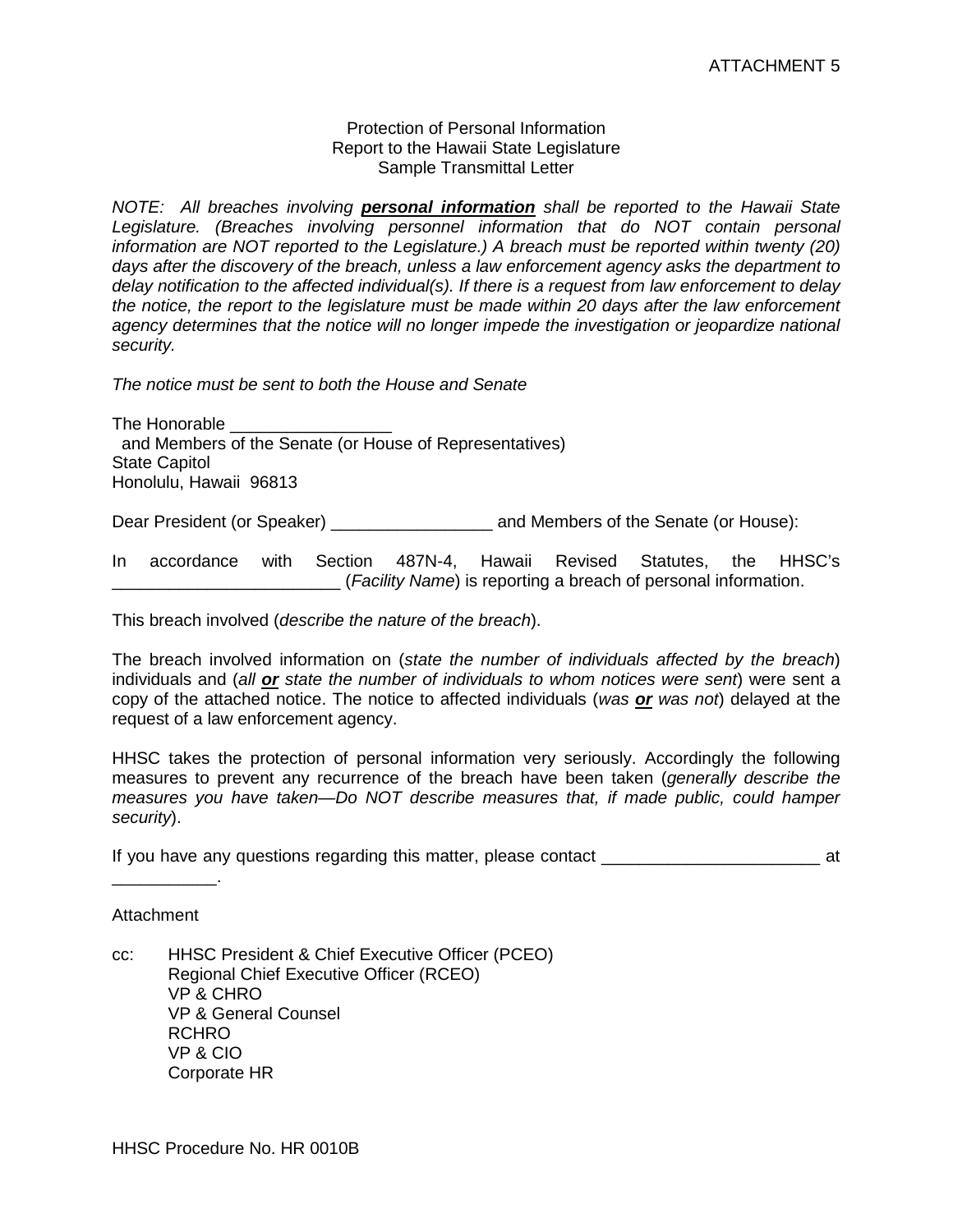### Protection of Personal Information Report to the Office of Consumer Protection (Breaches Involving Personal Information of 1,000 or more individuals only)

\_\_\_\_\_\_\_\_\_\_\_\_\_\_\_\_\_\_\_\_\_, Executive Director Office of Consumer Protection 235 South Beretania Street, Room 801 Honolulu, Hawaii 96813

Dear in the contract of the contract of the contract of the contract of the contract of the contract of the contract of the contract of the contract of the contract of the contract of the contract of the contract of the co

In accordance with Section 487N-2, Hawaii Revised Statutes, \_\_\_\_\_\_\_\_\_\_\_\_\_\_\_\_\_\_\_ (Facility Name) is reporting a security breach involving the personal information of \_\_\_\_\_\_\_\_ (*number of individuals—must be over 1,000 or this letter is NOT required*) individuals.

As required by law, HHSC is notifying these individuals of the breach by the following means (*in writing, via email, phone and/or via substitute notice*). The notices (*will be or have been*) sent out on \_\_\_\_\_\_\_\_\_\_\_\_\_\_. A copy of the notification is attached for your information.

If you have any questions related to this incident, please contact and the variant

Attachment

\_\_\_\_\_\_\_\_\_\_\_\_.

cc: VP & CHRO VP & General Counsel Corporate HR